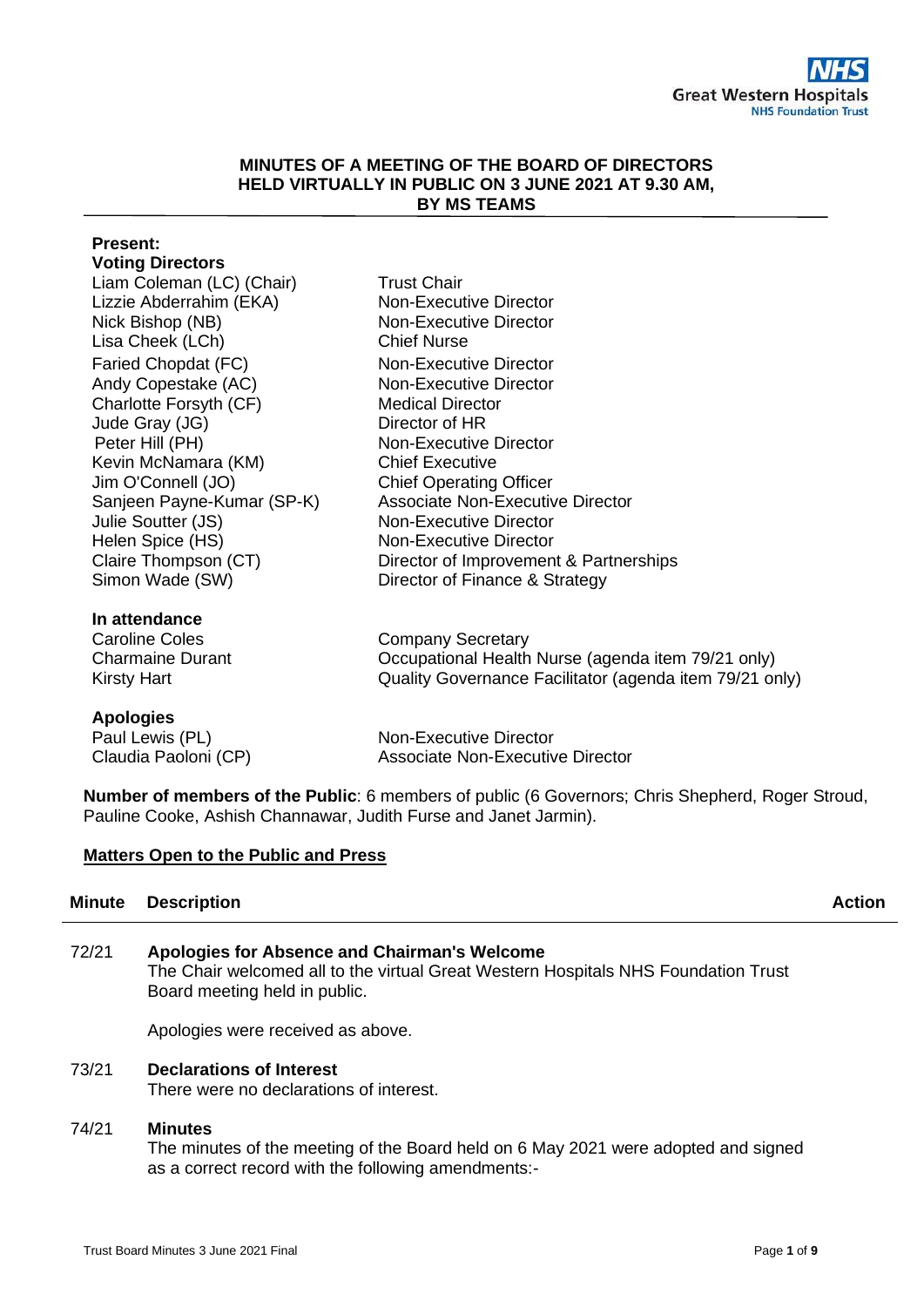40/21 : Our Care : Summary Hospital Level Mortality Indicator (SHMI) Data Review Report - Change the word 'journey' to 'data' in the  $2<sup>nd</sup>$  paragraph,  $2<sup>nd</sup>$  line.

43/21 : Gender Pay Gap - Add title of report at end of 1st paragraph "(*Mend the Gap: The Independent Review into Gender Pay Gaps in Medicine in England).*

43/21 : Gender Pay Gap - Change the last paragraph to *"The Board were assured that there had been a comprehensive analysis of the gender pay gaps as at 31 March 2020 and an appropriate action plan was in place."*

#### 75/21 **Outstanding actions of the Board (public)**

The Board received and considered the outstanding action list and noted that:-

05/21 : Covid vaccinations hesitancy - Included in the Council of Governors discussions around vaccination hesitancy was the wider risk within the Swindon population. There were a range of vaccine delivery models which included the hospital hub however the Trust were responsible for the uptake of hospital staff only and supported Swindon Borough Council through Public Health and Primary Care with the wider Swindon population.

#### 76/21 **Questions from the public to the Board relating to the work of the Trust** There were no questions from the public to the Board.

#### 77/21 **Chair's Report, Feedback from the Council of Governors**

The Board received a verbal update which included:-

- The Board had been holding virtual meetings since the onset of the pandemic but were now exploring the most viable and safe options to move to hybrid meetings (a mixture of online and face-to-face participation). It was hoped that this would be from July 2021 however would be dependent on a number of factors including government advice. Any change would be published on our website.
- A Council of Governors meeting was held on 20 May 2021. The governors were presented with the Trust's Efficiency and Improvement Plan as well as the local priorities for the Quality Accounts. The Chair wished to record his thanks to the Governors for their understanding of the challenges the Trust faced in terms of the governance process and tight timescales with regard to the production of the Quality Accounts this year.
- The Trust had received the resignation of David Halik, appointed governor for Wiltshire Council caused by the change in his elective position.
- The governors held a virtual visit with the Orthopaedics and Fracture clinic team on 17 May 2021 which gave the governors some insight into the opportunities and concerns within the service.

The Board **noted** the report.

#### 78/21 **Chief Executive's Report**

The Board received and considered the Chief Executive's Report and the following was highlighted:-

• There were a number of staff that were recognised for their hard work and dedication in the Newsquest Swindon and Wiltshire Health and Social Care Awards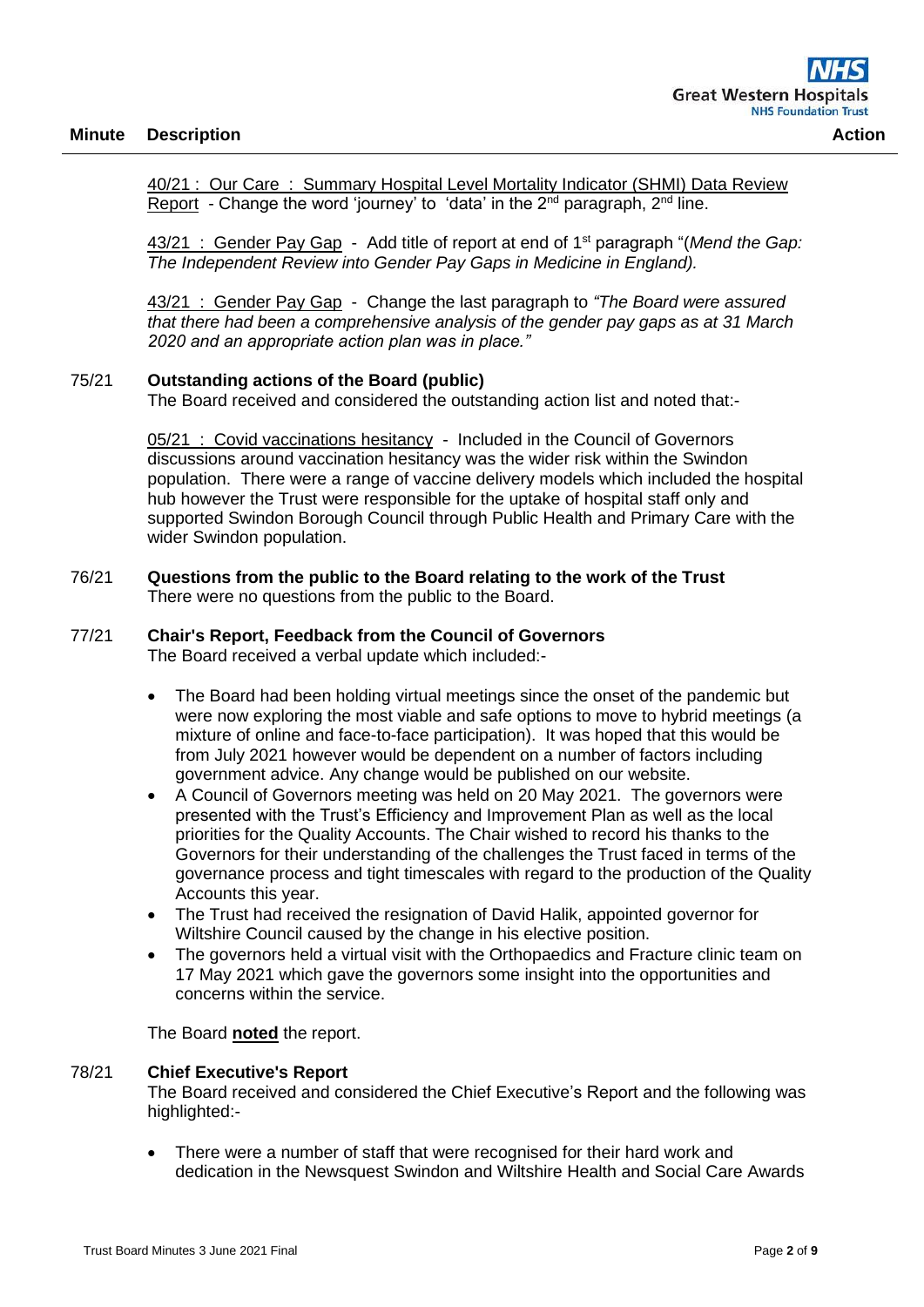2021.

- Recent media had brought attention to the significant pressure primary care was under. Of note was the Trust's concern around the challenges that our primary care colleagues faced around abuse and criticism. Contrary to media reports our GP practices were open and staff were working extremely hard to accommodate people, however the public should be mindful that services were part of the Trust's recovery plan.
- The numbers of patients with confirmed covid-19 within the Trust were low; however coronavirus was still present and remained a concern. At the time of writing the Swindon case rate was lower than the England average but higher than that of the South West.
- The Trust had now administered more than 62,000 first and second doses as part of the vaccination programme.
- A new Great Care campaign had been launched which would seek to align all initiatives, schemes, quality improvement project and other good work around improving the patient experience under one umbrella.
- The demolition of the old Clover building was completed last week marking an important milestone in the programme to build our new Urgent Treatment Centre.
- In addition to the report it was noted that the Royal United Hospitals Bath NHS Foundation Trust had announced that it had bought Circle Bath – an independent hospital which would secure capacity for NHS patients at a critical time of recovery for NHS waiting lists nationally.

Peter Hill, Non-Executive Director congratulated all the staff award winners but particularly Abbey Meads and Moredon for the GP Practice of the Year award which was testament to the commitment of staff to turn around the practices in such a short space of time. Kevin McNamara, Chief Executive agreed however the staff recognised that there was still work to be undertaken to build on this progress.

Andy Copestake, Non-Executive Director asked if there were any implications to the Trust with regard to the acquisition of a hospital in Bath in terms of diverting resources. Simon Wade, Director of Finance & Strategy confirmed that there would be no impact on capital funding.

The Board **noted** the report**.**

#### 79/21 **Staff Story**

*Charmaine Durant Occupational Health Nurse and Katie Hart, Quality Governance Facilitator joined the meeting for this agenda item.*

The Board received a presentation which centred on a member of staff's experience working through the pandemic and who had to readjust to working in different roles and locations within the organisation, ending up in the vaccination hub. The challenges faced from the staff member's perspective were described together with the personal development that had resulted.

The Board thanked Charmaine for sharing her story as it added value to the Board in terms of what the organisation had learnt through the pandemic and to take those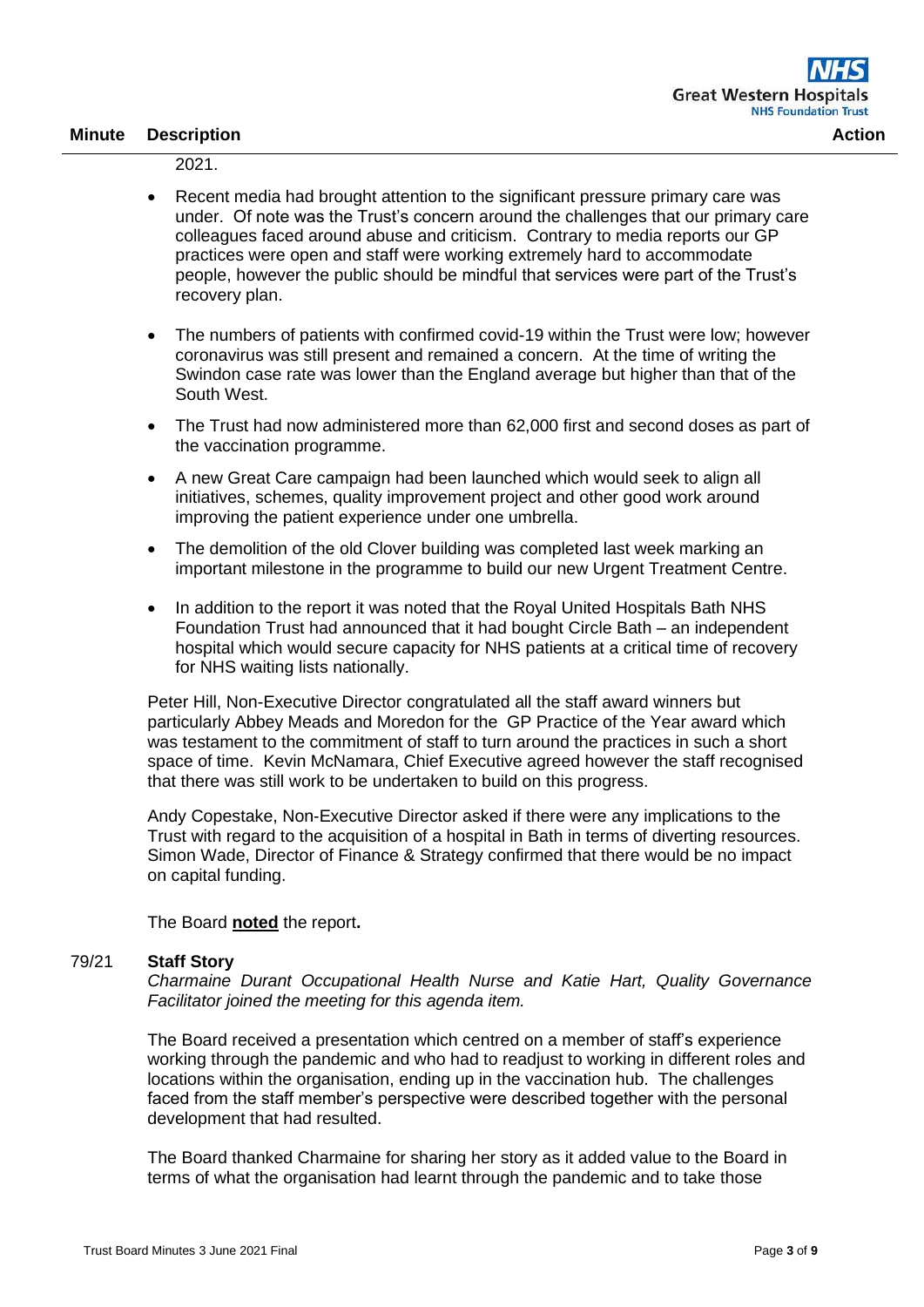changes and make the future better for its staff. The main lesson learnt was the importance of communication and support from both a personal and professional aspect.

The Board also thanked the vaccination team for their incredible work and significant achievement in rolling out the vaccination.

The Board **noted** the staff story.

#### 80/21 **Integrated Performance Report**

The Board received and considered the Integrated Performance Report (IPR) which provided commentary and progress on activity associated with key safety and quality indicators in April/May 2021.

#### **Part 1 : Our Performance**

#### **Performance, People and Place Committee Chair Overview**

The Board received an overview of the detailed discussions held at the Performance, People and Place Committee (PPPC) around the IPR at its meeting on 26 May 2021 and highlighted the following:-

Emergency Access - There was significant increase in demand whilst still maintaining Covid safe measures. The Trust was performing well relative to other Emergency Departments in the country and the appropriate actions were being taken to make further improvements.

Referral to Treatment Time (RTT) - As like other trusts an incredibly challenging position however there had been a reduction in 52 week waiters and a better than expected recovery in month 1 (April).

Diagnostic Wait Time - A slight downturn had been seen partly due to the fact the mobile CT van was no longer available.

Cancer Performance - There continued to be significant challenges within the Breast Service, however, actions against the improvement plan were looking positive and an improvement in performance was expected by the summer. Good performance continued across most cancer services against the various targets.

Stroke Performance - Continued to perform well.

IT Performance Report - A well-received report on positive work however further work was required to understand the risks around the benefit realisation for many of the schemes.

Research & Innovation (R&I) Annual Report - The Committee received very positive assurance with regards to R&I at the Trust.

Workforce Report - Continued improvements in performance.

The Board received and considered the Operational Performance element of the report with the following highlighted:-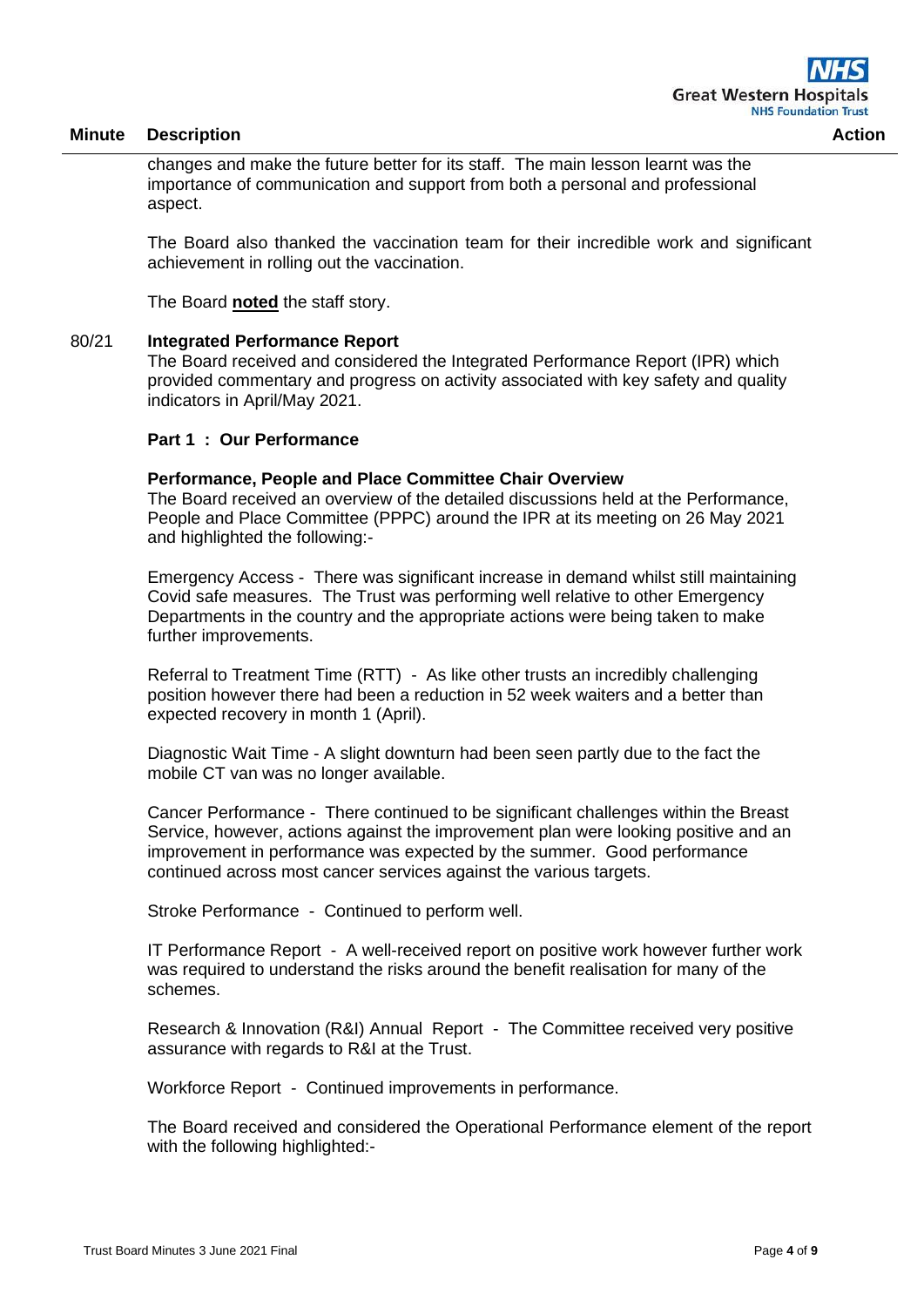52 Week Breach Standard - Early estimates for April showed a large reduction in 52 week reportable breaches due to a downturn in referrals during April 2021. However performance was expected to move up and down as patient referrals increased post-Covid.

4 hr Standard - ED performance remained a key concern for the Trust due to the significant increase in ED attendances month on month. The challenges remained around capacity and social distancing constraints. Action plans were in place which included 'Safer Week' a national initiative where the Trust puts additional support into services to improve the flow of patients through the hospital to enhance patient safety, experience and performance across emergency care.

Liam Coleman, Chair commented that the Trust were making all efforts to try and balance between re-establishing elective capacity, dealing with the surge in demand and hospital constraints and asked what support from the Board was required in terms of decision-making or influencing. Peter Hill, Chair of Performance, People and Place Committee replied that the ask was one of tolerance and assured the Board that the Committee considered the recovery plan every month and were holding the team to account who were doing a good job in very difficult situation. Jim O'Connell, Chief Operating Officer agreed with understanding and tolerance as the Trust emerged from a pandemic.

# **Part 2 : Our Care**

## **Quality & Governance Committee Chair Overview**

The Board received an overview of the detailed discussions held at the Quality & Governance Committee around the quality element of the IPR at the meeting held on 20 May 2021 and the following highlighted:-

- All risks were rated an assurance level of amber in terms of risk however all actions were rated green which reflected the effort of the management team.
- The Mortality Audit Report was referred from the Audit, Risk & Assurance Committee as a result of an Internal Audit. The Committee were satisfied that actions had been put in place to address the recommendations from the internal audit report and would continue to monitor progress through the quarterly mortality updates.
- The Perinatal Quality Surveillance tool showed the Trust remained just short of compliance however this was expected to be resolved in the coming months.
- Compliance with the Shine Checklist was green throughout. However since March five additional standards had been added to the list by the department. These related to skin assessment and progress was already being made though not yet green. This would assist the reduction in Pressure Ulcers.

The Board received and considered the Quality element of the report with the following highlighted:-

Medicine Safety - An additional slide on Medicine Safety had been introduced this month due to a theme coming out of incident reporting. There were 2 key areas of focus; administration in ED and allergies and documentation Focussed improvement work was underway in both areas. It was noted that the numbers of unintended omitted medicines remained consistently low and well below national levels.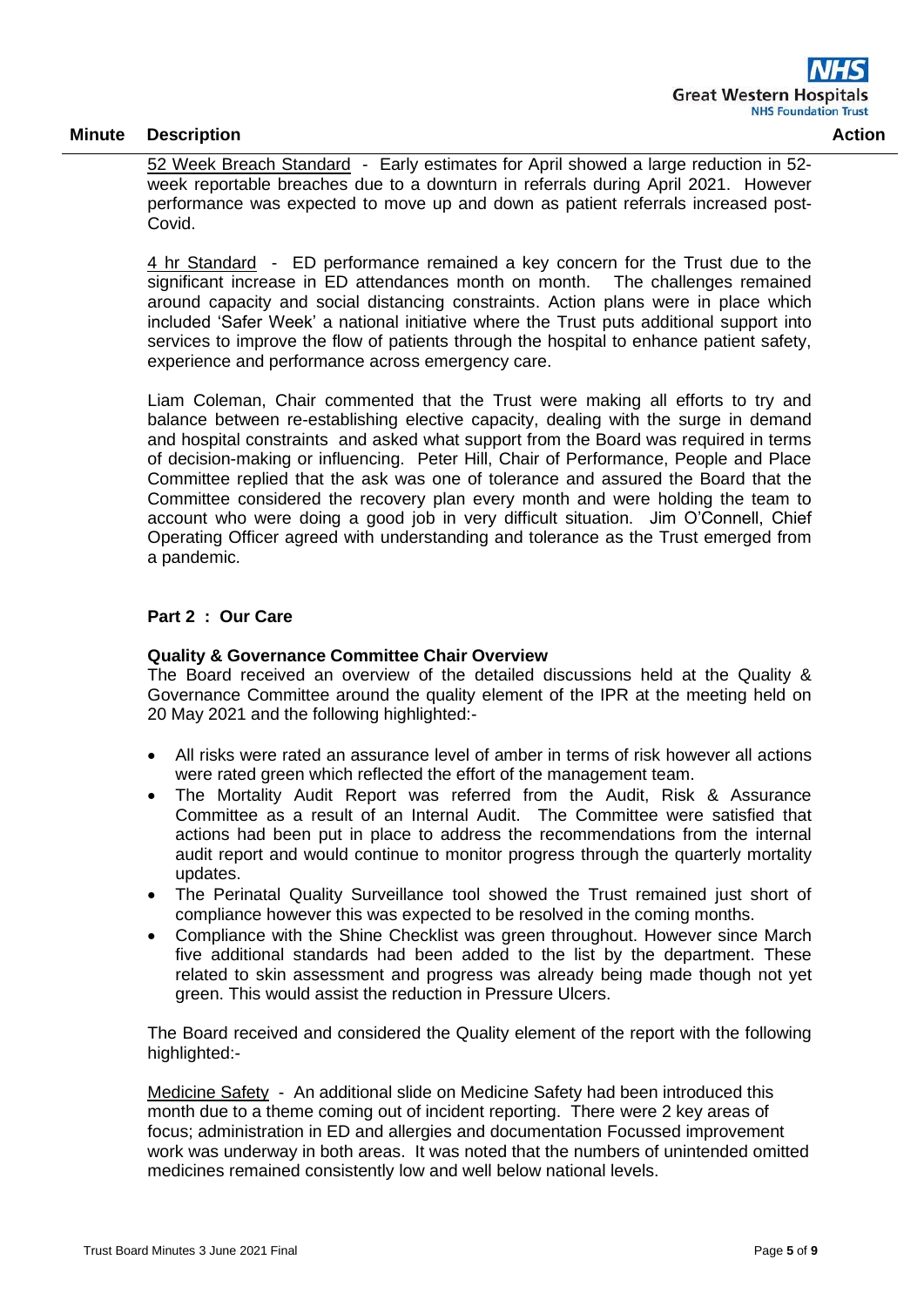Patient Safety - There had been a slight reduction in both pressure ulcers and falls however it was recognised that further improvement work was required.

Maternity and Neonatal Safety - A new quality surveillance tool would provide consistent oversight of maternity and neonatal services with the measures reported to Board on a monthly basis. The on-going learning and insight would help to inform improvements in the provision of perinatal services, together with the establishment of a Maternity and Neonatal Safety Champions meeting led by the Lisa Cheek, Chief Nurse and Paul Lewis, Non-Executive Director maternity champion.

Andy Copestake, Non-Executive Director commented that there was a lot of incentive in meeting the CNST maternity standards and asked what confidence was there was in achieving this standard. Lisa Cheek, Chief Nurse replied that the Trust were making good progress and there was no anticipation of any significant risk due to a robust action plan.

Quality Accounts - Due to reduced time scales this year there was a limited consultation compared to previous years with regard to the priorities. Data and information were used from the past year to determine what would make a difference with the following priorities proposed; listening and engaging with our patients, their families and carers; reducing the incidence of hospital acquired pressure ulcers and achieving smooth and effective flow across the hospital and community.

Mortality - The focus on mortality was now around learning particularly with the introduction of the Medical Examiner service which would provide better oversight of all deaths.

Faried Chopdat, Non-Executive Director asked how the learning from the Great Care Campaign would be documented and what were the measures of success. Lisa Cheek, Chief Nurse responded that a framework had been built with priorities and outcomes and the intention was to produce a key performance dashboard which would include other key metrics to show progress. In terms of learning there were a number of ideas which included a learning zone, quality forums and webinars, together with plans to ensure actions had been embedded.

Liam Coleman, Chair asked the Chair of Quality & Governance Committee whether there were any areas of focus to be brought to the Board's attention. Nick Bishop replied that there were no other areas other than as mentioned in respect of the recognition of dying patients which was linked to the mortality report. Charlotte Forsyth, Medical Director confirmed that this would be an agenda item for Quality & Governance Committee in October 2021.

# **Action : Medical Director**

## **Part 3 : Our People**

The Board received and considered the workforce performance element of the report with the following highlighted:-

There had been a better performance this month in terms of workforce planning. Overall temporary workforce was down nevertheless there continued to be reliance on temporary workforce. However the trend was encouraging supported by positive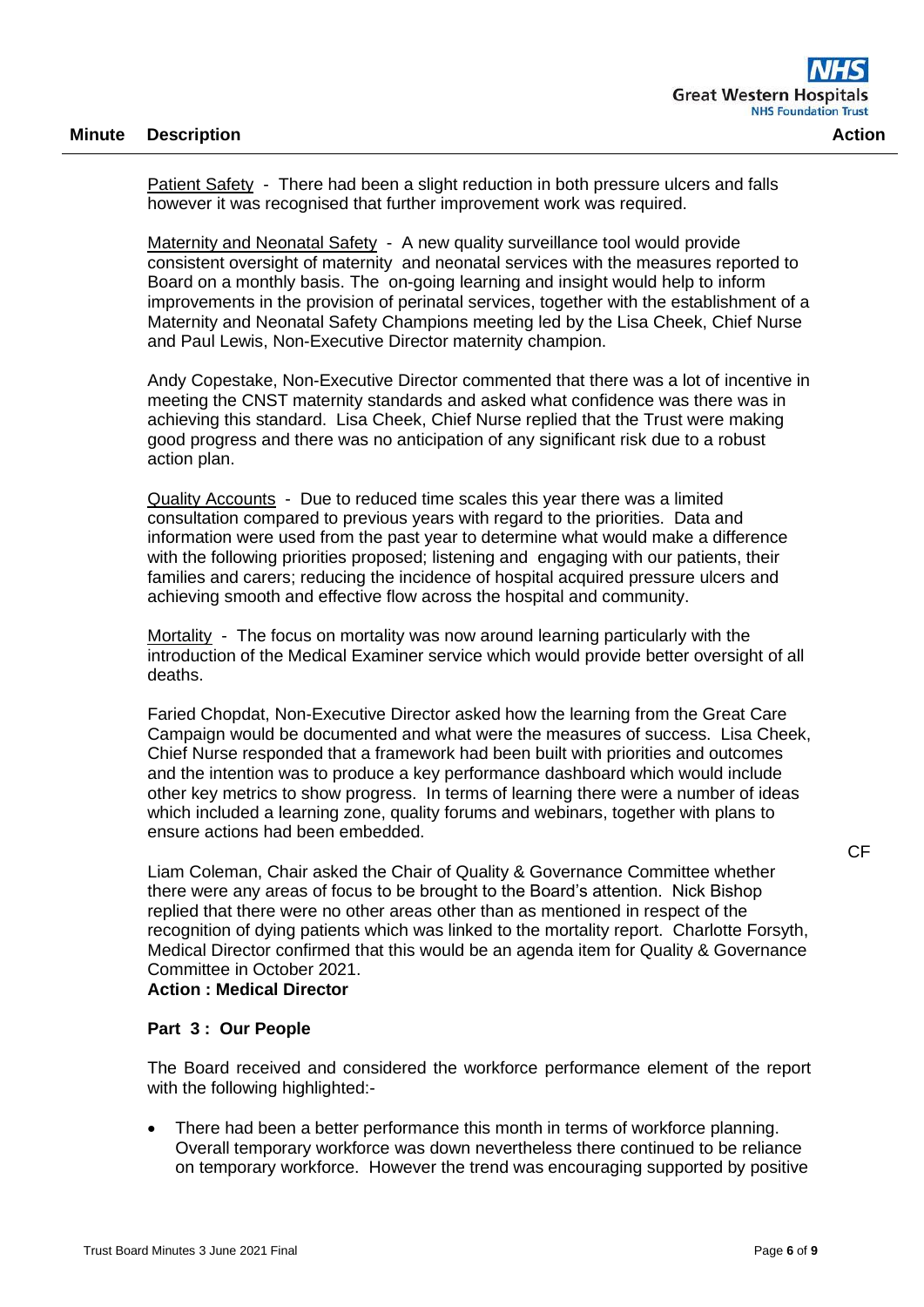feedback following the introduction of the preferred supplier list.

- Vacancy rate was low and sickness absence was below target.
- There continued to be significant areas with disproportionate vacancies. Work was underway to explore a number of ways to market the Trust particularly in respect of the unique position of having secondary, primary care and community services.
- Mandatory training and appraisal rates were close to their targets. The move to a different system, ESR, had been implemented and this may see a dip as staff acclimatised to change.
- There was potential impact on overseas nurse's intake due to an immediate pause on all nurse international travel from India as a result of the Red Country status due to the Covid-19 pandemic. Alternative arrangements were being explored to keep the gap to a minimum.
- Roll out of e-roster to the medical workforce had commenced in Obstetrics & Gynecology with a plan to rollout across the rest of the medical departments.
- Planning for the annual flu campaign had commenced this month with the requirement to align with the on-going Covid-19 vaccination programme.
- Further funding had been secured to develop the nursing workforce.
- In July a new Head of Learning would join the Academy.

Liam Coleman, Chair asked how the funding to develop the nursing workforce would be deployed. Jude Gray, Director of HR replied that there was strict criteria to use this money. This was year 2 funding over a 3 year period and the Trust would build on the plans produced last year. Lisa Cheek, Chief Nurse added that the Trust were exploring the option of employing a small team of practice educators within the clinical setting.

Kevin McNamara, Chief Executive updated on the Executive team in that following a Remuneration Committee on 26 May 2021 new appointments had been made for a Medical Director, Jon Westbrook currently at Oxford University Hospitals NHS FT and a Chief Operating Officer, Felicity Taylor-Drew at Gloucester Hospitals NHS FT. Both would start at the end of summer.

#### **Finance & Investment Committee Overview**

The Board received an overview of the detailed discussions held at the Finance & Investment Committee around the financial element of the IPR at the meeting held on 24 May 2021 and the following highlighted:-

Income and Expenditure - Month 1 was only a £2k deficit against a breakeven budget. However, the amber rating reflected concerns from the Committee on the shortfall in the Cost Improvement Programmes (CIPs) achieved in the month. Also, pay costs were above plan, which was a cause for concern this early in the financial year.

Financial Planning :  $1<sup>st</sup>$  Half of Year - The financial regime for the first 6 months of 2021/22 would broadly follow the pattern from 2020/21 with enhanced monthly block payments. The Committee approved the H1 revenue budget on behalf of the Board, however the amber rating on actions reflected concerns over CIP delivery and Pay control within the agreed plan.

Financial Planning :  $2^{nd}$  Half of Year - The second half of the year would probably be much more challenging from a finance perspective. Central guidance had still not been received and if the regime reverted to the pre-Covid regime the Trust would, again, be facing a substantial operating deficit.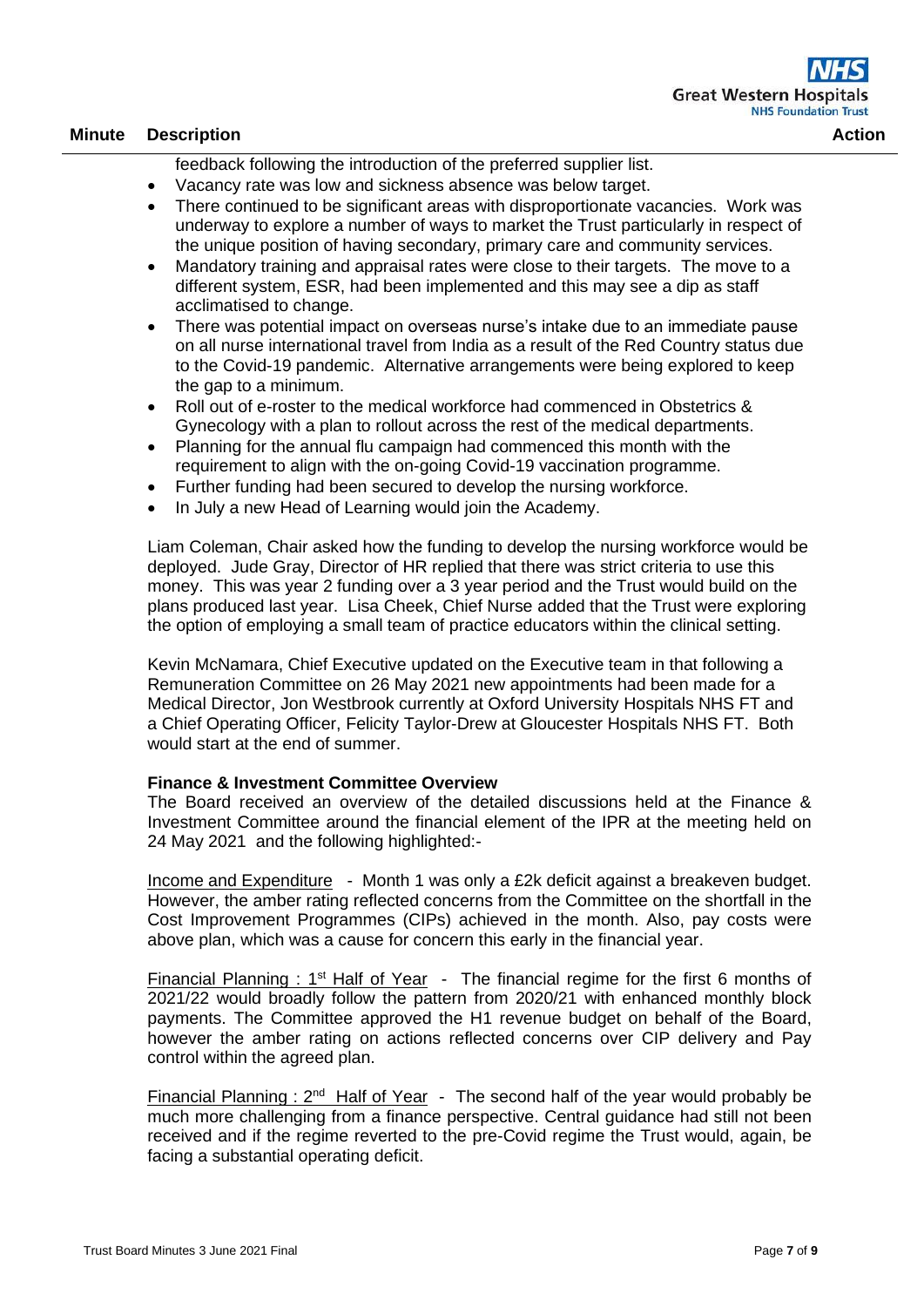Capital Expenditure - The capital expenditure for the year had been approved. There were a number of unfunded projects in the new financial year. Phasing of the budget would be picked up at the next meeting to ensure there were no undue pressure to spend in the latter part of the year.

Debtors in depth review - Good progress had been made in resolving a number of long-standing issues in this area and reducing debt levels.

Business Cases - One business case was approved for automated endoscope washer/dryer.

Contracts - Three contracts were approved; replacement and maintenance of automated endoscopy washer, novation of 6 pathology contracts and maintenance of Siemens equipment.

The Board received and considered the use of resource performance element of the report with the following highlighted:-

- The in month and year to date position was a deficit of £2k against a plan of breakeven, an adverse variance of £2k.
- The Trust income was above plan by £293k year to date due to Education & Training funding received from HEE and Carbon Energy Fund, both of which are matched by costs.
- Pay was £145k overspent in month and year to date. The in month position included nursing overspend of £299k and medical overspend of £48k which were offset by underspends within scientific, technical and admin staff.
- Non -pay expenditure was overspent by £150k in month and year to date. The in month position included a savings target of £169k of which £34k had been achieved.
- The Trust capital plan for 2021/22 was £33,493k including the UEC Clover project and Way Forward Programme. A contingency of £541k (CDEL) was being held centrally to mitigate any potential risks arising in year.

Liam Coleman, Chair noted a reference from Performance, People and Place Committee with regard to an update on Research & Innovation (R&I) and asked in respect of income and expenditure how much income was brought in via R&I and what were the costs associated to this. Simon Wade, Director of Finance & Strategy replied that this was being monitored and would be brought into future financial reports.

Liam Coleman, Chair asked if there were any indications on when the guidance for H2 would be published. Simon Wade, Director of Finance & Strategy replied that possibly late August/September however the Trust continued with internal planning processes.

## *RESOLVED*

*to review and support the continued development of the IPR and the on-going plans to maintain and improve performance.*